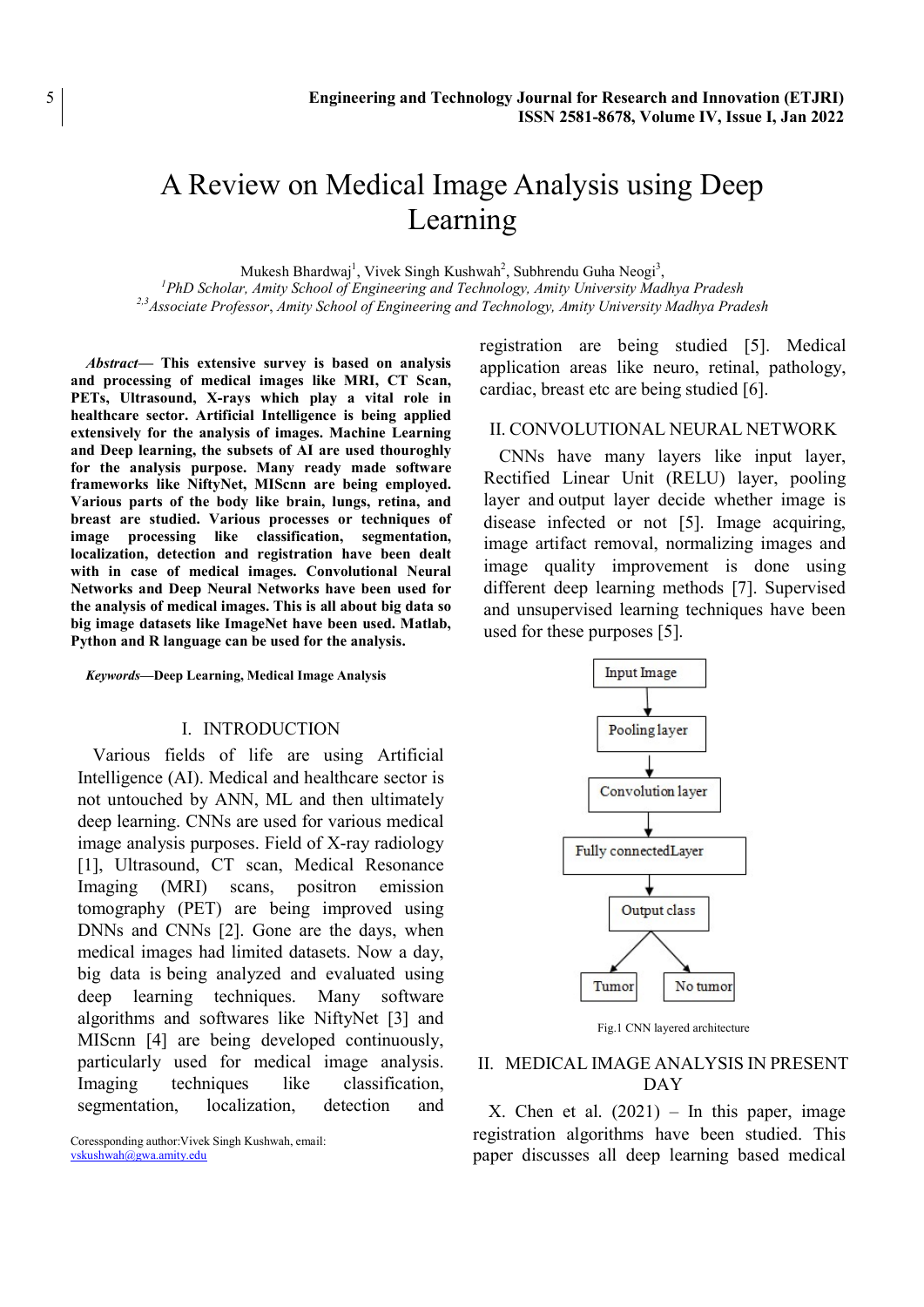registration since 2013. Various image registration methods in recent times are studied [8].

Muller & Kramer (2021) - In this paper, opensource Python framework MIScnn is discussed for image segmentation. It is used for deep learning model training, prediction and evaluation. MI Scan is run on Kidney Tumor segmentation. It is an open source library available at Git repository [4].

Jungo et al. (2021) – Pymia is an open source Python based package for data handling and evaluation in medical image processing using deep learning. Data handling is flexible (2D, 3D, full or patch wise) with independence of deep learning framework. Integrating smoothly in the present deep learning frameworks like TensorFlow and PyTorch. Functionalities like result calculation and reporting (CSV files, console) and training progress monitoring. Large number of domainspecific metrics for image segmentation, reconstruction and regression, AlexNet, U-net, GPUs and increase in data availability enhanced impact of deep learning [9].

Xie et al. (2021) – Computer aided detection/diagnosis has progressed a lot. It is used for lung cancer, breast cancer, glaucoma and skin cancer. Datasets like ImageNet, COCO, ChestXray14 and DeepLesion suffer from small dataset. Knowledge and experience i.e., domainknowledge of doctors are added in these datasets to improve them. Additional knowledge is incorporated from natural datasets or other medical datasets. Training and diagnostic pattern of medical doctors is added to datasets. Lesions are detected using improved datasets [10].

Ma et al. (2021) – Adverserial attacks/examples can compromise with medical deep learning systems. Adverserial attacks can be detected easily [11].

Wiestler  $\&$  Menze (2020) – In this paper, advancement in deep learning have developed neural network algorithms surpassing human performance in image classification and segmentation. Computer scientists and neurooncologists are going hand-in-hand for understanding deep learning techniques. Building blocks of artificial neural network like convolutional neural network are studied. Imaging

features like genotype are also explained. Hurdles in wide use of algorithms are explained [12]

Renard et al.  $(2020)$  – In this paper, medical image segmentation tool is used. It is used for clinical diagnosis and computer assisted surgeries. Accuracy is improved by deep learning algorithms in comparison to classical segmentation. Deep learning methods are complex in nature. They have high variability so calls for reproducibility of results. In this literature review, variability and reproducibility for medical images using deep learning technique have been studied. Mainly, three fields are studied (1) framework of deep learning (2) variability sources (3) segmentation results evaluation [13].

Smailagic et al. (2020) – O-MedAL, an online deep learning method for medical image analysis is dealt with. MedAL AL framework is extended. Technologies machine learning and classification are used in healthcare application areas. Active Learning (AL) is studied in detail on the basis of novelty, accuracy, data efficiency and computation efficiency [14].

Zhu et al.  $(2019)$  – In this paper, overview of deep learning for neuroimaging methods are used. Radiological clinical applications for classification, risk assessment, segmentation, etc., AI techniques are also employed for image acquiring, image artifact removal, normalizing images and image quality improvements, reducing radiation dose and reducing time interval of imaging [7].

Maier et al. (2019) – Reasons for popularity of deep learning are studied. Fundamentals like basic neuron and other artificial neural networks are studied. Network training and deep learning are also discussed. Important architectures in deep learning like Auto-encoders, Generative Adversarial networks (GANs), Google's Inception network, Ronneburger's U- net, ResNets, Variational networks, RNNs are dealt with. Advanced deep learning concepts like Data Augmentation, Precision learning, Adversarial examples, Deep reinforcement learning are also touched upon [15].

Latif et al.  $(2019)$  – In this paper, image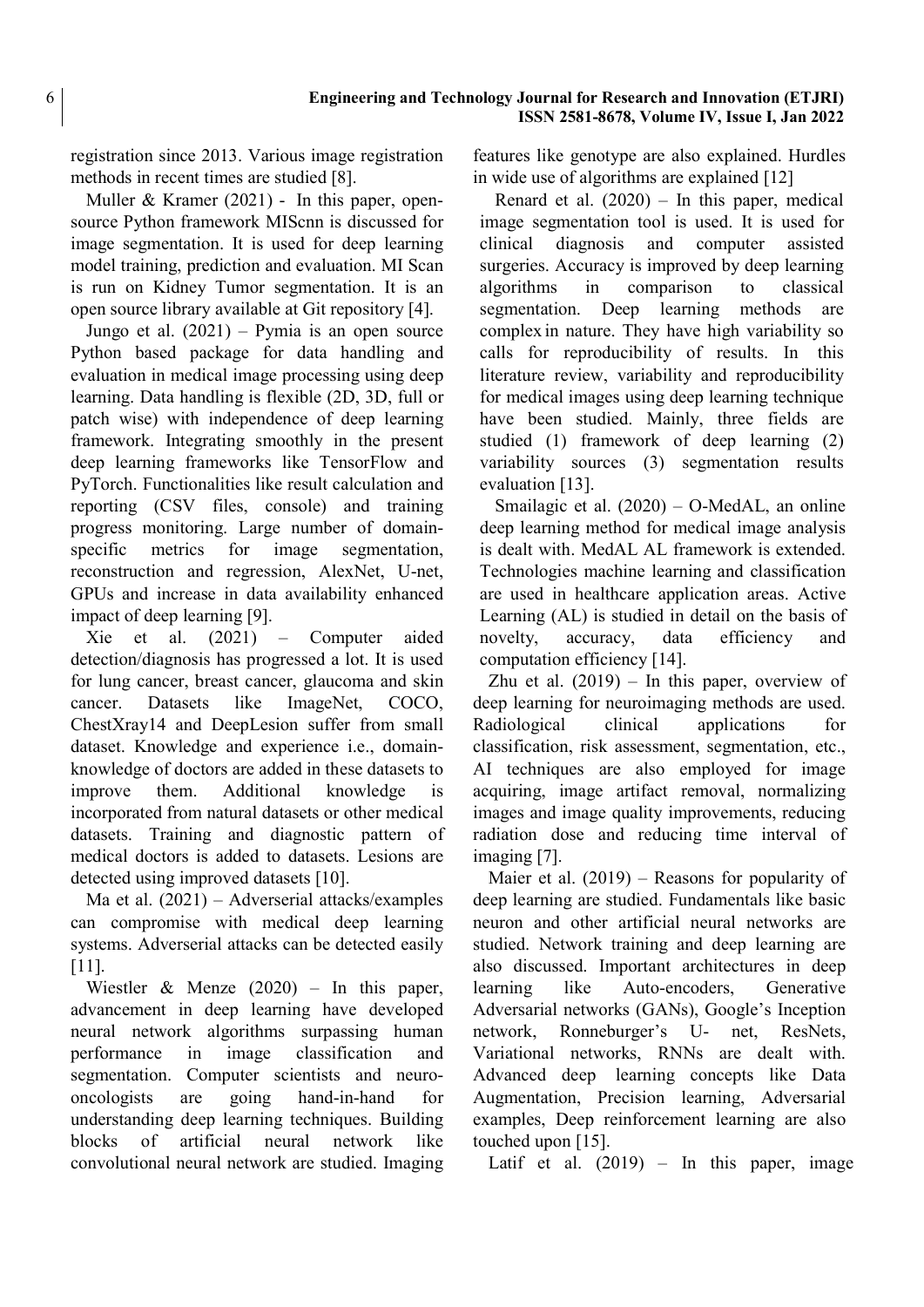classification, object detection, pattern recognition, etc. are surveyed. Deep learning supervised and unsupervised learning techniques have been used for prediction using standard dataset. Accuracy is increased by extracting meaningful patterns for some particular diseases. This is a survey kind of paper regarding ML and deep learning methods for medical images [16].

## III. MEDICAL IMAGE ANALYSIS FEW YEARS **BACK**

Yoon et al. (2019) – In this paper, automated analytical systems as a database system are used for improving medical images using computers. Construction of large data is done. Deep learning AI architectures are used for high precision diagnosis of medical images. Labeling and standardization of medical images is done. Quick and accurate final diagnosis results are observed. Data augmentation is done through rotation, by left and right flips to increase the data.

Lundervold & Lundervold (2019) - Medical image processing using Deep learning is done especially considering MRI. ANN, ML then deep learning improved medical data analysis and diagnostics. Focus, in this paper, is on MRI like MRI acquisition, retrieval, segmentation to disease prediction. Big data, software frameworks, computing ability, use of neural networks is deeper than previous times. Building blocks of CNN like convolutional layers, Pooling, Dropout regularization and Batch normalization are discussed. CNN architectures like AlexNet, VGG, GoogleNet, ResNet, Highway nets, Densenet, ResNext, SEnets, NASNets, YOLO, GANs, Siamese nets, V-net are compared. Process from image acquisition to image registration is explained [18].

Budd et al. (2019) – In this paper, role of humans in fully automatic deep learning is found to be beneficial. In future research, human-in-theloop computing needs to be explored. Key areas discussed are 1) Active Learning, 2) Interpretation and refinement, 3) Practical considerations and 4) Related areas are explored [19].

Fourcade & Khonsari  $(2019)$  – In this paper, the problem investigated is whether algorithms of

deep learning may increase visual diagnosis in medicine. Systematic study of research papers in various medical arenas like Dermatology, Thoracic, Senology, O-M-F surgery, Gastroenterology are studied [20].

Gibson et al. (2018) – NiftyNet which is an open source platform for medical imaging is dealt with. It accelerates and simplify deep learning solutions. NiftyNet helps in imaging applications like segmentation, regression, image generation and representation [3].



Fig 2. Artificial Neural Network

Razzak et al.  $(2018)$  – In this paper healthcare sector which is using deep learning with good accuracy is discussed. Quest for deep learning and machine learning is discussed. ANN and deep learning architecture is studied. Comparison of various architectures is done like DNN, CNN, RNN, Deep Conventional Extreme Learning Machine (DC-ELM), Deep Boltzmann Machine (DBM), Deep Belief Netwok (DBN), Deep Auto-encoder (dA). Applications like diabetic Retinopathy, Histological elements detection, Gastrointestinal (GI) disease detection, Alzheimer's and Parkinsons disease detection is done [21].

Dinggang Shen et al.  $(2017)$  – In this paper, deep models like feed forward neural network unsupervised feature representation learning, stacked auto-encoders, deep belief networks, deep Boltzmann machine, CNNs are studied. Organ or body part detection, cell detection is done. Deep learning detection and diagnosis are studied with the help of computer system [30]. Ker at al. (2017) – History of Medical image processing is studied in this review paper. CNNs, convolution layers, Rectified Linear Unit (RELU) layer, fully connected layer are studied in case of supervised learning models. Auto-encoders, Restricted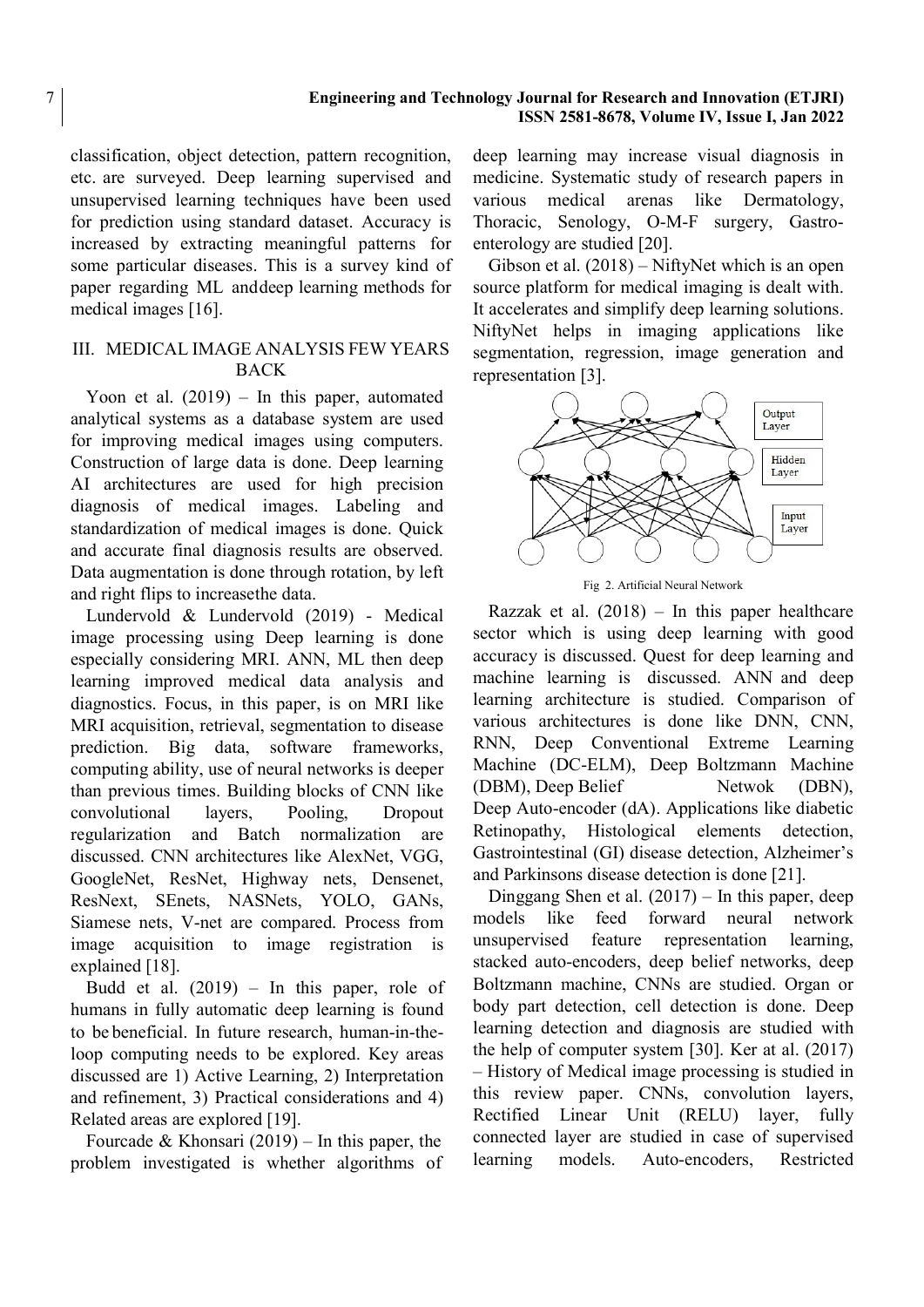Boltzmann Machines and DBNs, generative adversarial networks are studied in case of unsupervised learning models. Usage of medical image analysis like classification, localization, detection, segmentation, registration are dealt with [5].



#### <sup>F</sup>ig.3. Flowchart

Bhat  $(2017)$  – This survey deals with deep learning for object detection, image classification, segmentation and registration. Application areas are neuro, retinal, pathology, cardiac and breast [6].

M. Chen et al. (2017) – Computed tomography is used to help disease diagnosis. Computer assisted diagnosis (CAD) using AI has shown importance in healthcare. Labeled dataset for CT analysis creates a lot of problem. In this paper, convolutional encoder deep learning framework is used for lung nodules. It requires a small amount of labeled data for learning of features. Convolutional encoder method can be used for similarity measurement of lung nodule images [22].

Pawlowski et al. (2017) – In this paper, DLTK (Deep Learning Toolkit) for medical image analysis is discussed. DLTK is based on TensorFlow. FCN and U-Net are tested. It is especially created for

biomedical image analysis. U-Net is proved better than FCN except in case of right adrenal gland [23].

Litjens et al. (2017) – Very extensive survey on CNN technique. Use od deep learning for image classification, detection, segmentation etc. is surveyed. Supervised and unsupervised learning algorithms are discussed. Deep CNN architectures are studied. Deep learning uses for lesion classification, organ localization, lesion detection, segmentation and registration are surveyed. Image retrieval, image generation and enhancement also discussed [24].

De Bruijne (2016) – In this paper, image diagnosis, and disease prognosis and risk assessment using machine learning are studied. Three main factors discussed are (1) variation in imaging protocol, (2) learning from weak labels and (3) interpreting and evaluating results [25].

Cho et al.  $(2015)$  – In this paper, Convolutional Neural Networks (CNN) are used for natural image classification systems. It has given very good results. Use of CNN systems to medical image classification is very promising. But without accuracy goal cannot be achieved. Optimum size of training data set is determined for high accuracy with low variance [26].

Bar et al.  $(2015)$  – In this paper, deep learning techniques are examined for pathology detection in chest radiograph data. CNNs are used because they can learn mid and high level image representations. CNN is explored for different pathologies in chest X-ray images. Non- medical learning deep learning technique is used. ImageNet is used to train CNN [1].

Xu et al.  $(2014)$  – In this paper, automatic extraction of feature representation is done using deep learning (DNN). Multiple instance learning (MIL) framework is used for classification training with deep learning features. Automatic feature learning is better than manual feature. Unsupervised technique can reach nearly equal performance to fully supervised technique [27].

Brosch & Tam  $(2013)$  – In this paper, many times learning of medical images for modeling anatomical parameters including applications like segmentation & registration. Many times learning method uses layered networks ( deep belief networks DBNs).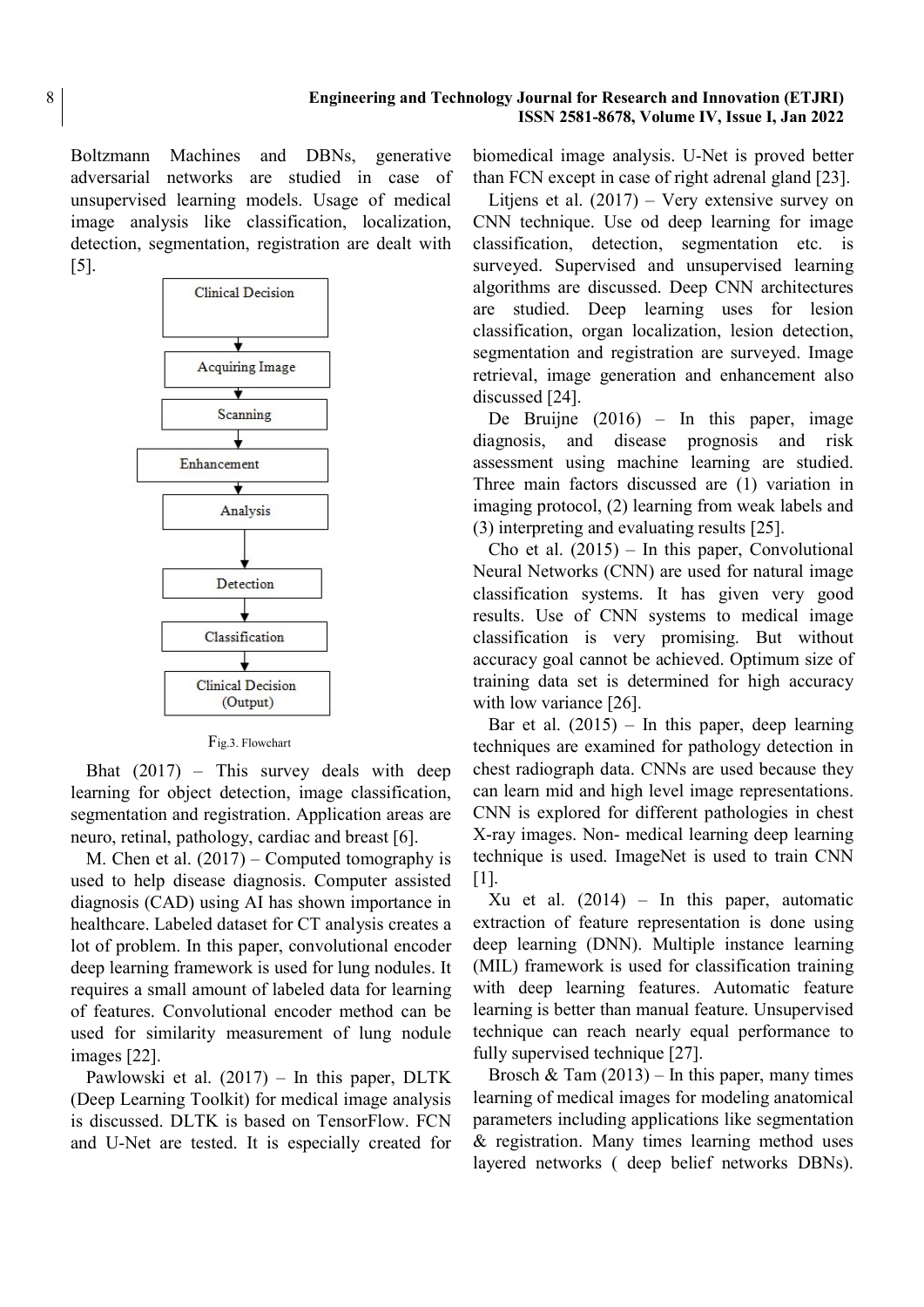DBNs are being employed in computer vision because of object recognition. Efficient training technique for DBNs for training 3D medical images practically [28].

Alison Noble et al. (2011) – For more informative clinical information of medical images like X-ray, computed tomography, magnetic resonance imaging (MRI), positron.

## IV. CONCLUSION

R language and even Matlab can be used for the analysis of various medical images. Deep learning toolbox can be very useful for further investigation and improvement of medical images. Though different techniques of Artificial Intelligence, machine learning and deep learning have been extensively used in this review for the analysis purpose.

## Acknowledgment:

We owe special thanks to Prof (Dr) Raghavendra Sharma HOD ECE department and staff of Amity University for making this review possible and making possible to study various aspects of the topic.

#### REFERENCES

- [1] Y. Bar, I. Diamant, L. Wolf, and H. Greenspan, "Deep learning with non-medical training used for chest pathology identification," Med. Imaging 2015 Comput. Diagnosis, vol. 9414, p. 94140V, 2015, doi: 10.1117/12.2083124.
- [2] J. Alison Noble, N. Navab, and H. Becher, "Ultrasonic image analysis and imageguided interventions," Interface Focus, vol. 1, no. 4, pp. 673–685, 2011, doi: 10.1098/rsfs.2011.0025.
- [3] E. Gibson *et al.*, "NiftyNet: a deep-learning platform for medical imaging," Comput. Methods Programs Biomed., vol. 158, pp. 113–122, 2018, doi: 10.1016/j.cmpb.2018.01.025.
- [4] D. Müller and F. Kramer, "MIScnn: a framework for medical image segmentation with convolutional neural networks and deep learning," BMC Med. Imaging, vol. 21, no. 1, pp. 1–11, 2021, doi: 10.1186/s12880-020- 00543-7.
- [5] J. Ker, L. Wang, J. Rao, and T. Lim, "Deep Learning Applications in Medical Image Analysis," IEEE Access, vol. 6, pp. 9375–9379, 2017, doi: 10.1109/ACCESS.2017.2788044.
- [6] A. R. Bhat, "Scope of Deep learning in medical image

analysis : A survey," Int. J. Adv. Res. Comput. Eng. Technol., vol. 6, no. 8, pp. 1218–1223, 2017.

- [7] G. Zhu, B. Jiang, L. Tong, Y. Xie, G. Zaharchuk, and M. Wintermark, "Applications of deep learning to neuroimaging techniques," Front. Neurol., vol. 10, no. AUG, pp. 1–13, 2019, doi: 10.3389/fneur.2019.00869.
- [8] X. Chen, A. Diaz-pinto, N. Ravikumar, and A. F. Frangi, "Progress in A. Smailagic et al., "O-MedAL: Online" active deep learning for medical image analysis," Wiley Interdiscip. Rev. Data Min. Knowl. Discov., vol. 10, no. 4, pp. 1–15, 2020, doi: 10.1002/widm.1353.
- [9] A. Maier, C. Syben, T. Lasser, and C. Riess, "A gentle introduction to deep learning in medical image processing," Z. Med. Phys., vol. 29, no. 2, pp. 86–101, 2019, doi: 10.1016/j.zemedi.2018.12.003.
- [10] J. Latif, C. Xiao, A. Imran, and S. Tu, "Medical Imaging using Machine Learning and,"2019 2nd Int. Conf. Comput. Math. Eng. Technol., pp. 1–5, 2019.
- [11] H. J. Yoon, Y. J. Jeong, H. Kang, J. E. Jeong, and D.-Y. Kang, "Medical Image Analysis Using Artificial Intelligence," Prog. Med. Phys., vol. 30, no. 2, p. 49, 2019, doi: 10.14316/pmp.2019.30.2.49.
- [12] A. S. Lundervold and A. Lundervold, "An overview of deep learning in medical imaging focusing on MRI," Z. Med. Phys., vol. 29, no. 2, pp. 102–127, 2019, doi: 10.1016/j.zemedi.2018.11.002.
- [13] S. Budd, E. C. Robinson, and B. Kainz, "Survey on active learning and human-in-the- loop deep learning for medical image analysis," arXiv, 2019, doi: 10.1016/j.media.2021.102062.
- [14] A. Fourcade and R. H. Khonsari, "Deep learning in medical image analysis: A third eye for doctors," J. Stomatol. Oral Maxillofac. Surg., vol. 120, no. 4, pp. 279–288, 2019, doi: 10.1016/j.jormas.2019.06.002.
- [15] Biomedical Engineering Progress in Biomedical Engineering OPEN ACCESS," 2021.
- [16] A. Jungo, O. Scheidegger, M. Reyes, and F. Balsiger, "pymia: A Python package for data handling and evaluation in deep learning-based medical image analysis," Comput. Methods Programs Biomed., vol. 198, p. 105796, 2021, doi: 10.1016/j.cmpb.2020.105796.
- [17] X. Xie, J. Niu, X. Liu, Z. Chen, S. Tang, and S. Yu, "A survey on incorporating domain knowledge into deep learning for medical image analysis," Med. Image Anal., vol. 69, pp.  $1-27$ , 2021, doi: 10.1016/j.media.2021.101985.
- [18] X. Ma et al., "Understanding adversarial attacks on deep learning based medical image analysis systems," Pattern Recognit., vol. 110, no. xxxx, 2021, doi: 10.1016/j.patcog.2020.107332.
- [19] B. Wiestler and B. Menze, "Deep learning for medical image analysis: a briefintroduction," Neuro-Oncology  $Adv.$ , vol. 2, no. Supplement 4, pp. iv35–iv41, 2020, doi: 10.1093/noajnl/vdaa092.
- [20] F. Renard, S. Guedria, N. De Palma, and N. Vuillerme, "Variability and reproducibility in deep learning for medical image segmentation," Sci. Rep., vol. 10, no. 1, pp. 1–16, 2020, doi: 10.1038/s41598-020-69920-0.
- [21] M. I. Razzak, S. Naz, and A. Zaib, "Deep learning for